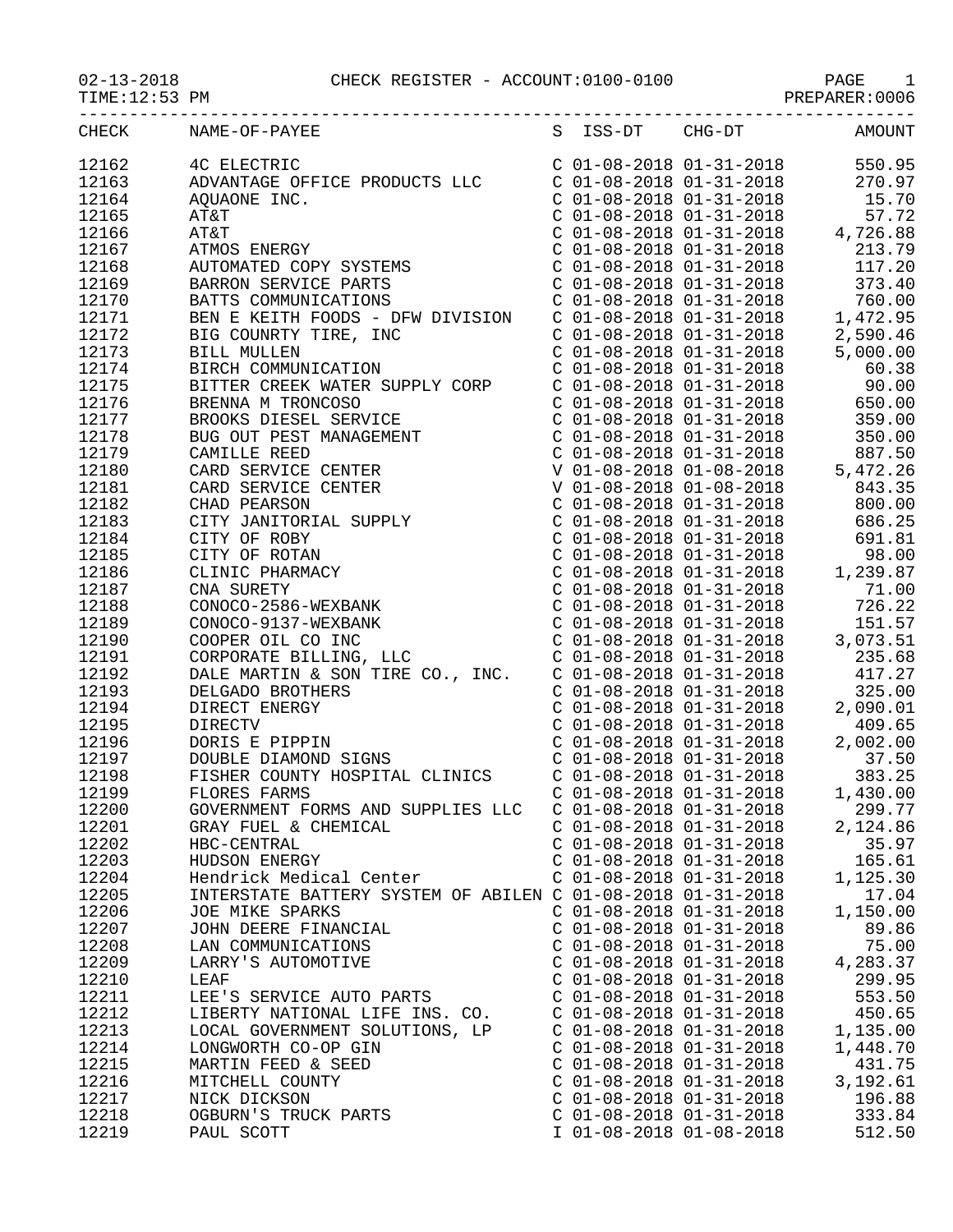$TIME:12:53$  PM

| CHECK | NAME-OF-PAYEE                    |                           |                           | S ISS-DT CHG-DT AMOUNT |
|-------|----------------------------------|---------------------------|---------------------------|------------------------|
| 12220 |                                  |                           |                           |                        |
| 12221 | PITNEY BOWES                     |                           |                           |                        |
|       | POWERPLAN<br>PURCHASE 1          |                           |                           |                        |
| 12222 |                                  |                           |                           |                        |
| 12223 | QUILL                            |                           |                           |                        |
| 12224 |                                  |                           |                           |                        |
| 12225 |                                  |                           |                           |                        |
| 12226 |                                  |                           |                           |                        |
| 12227 |                                  |                           |                           |                        |
| 12228 |                                  |                           |                           |                        |
| 12229 |                                  |                           |                           |                        |
| 12230 |                                  |                           |                           |                        |
| 12231 |                                  |                           |                           |                        |
| 12232 |                                  |                           |                           |                        |
| 12233 |                                  |                           |                           |                        |
|       |                                  |                           |                           |                        |
| 12234 |                                  |                           |                           |                        |
| 12235 |                                  |                           |                           |                        |
| 12236 |                                  |                           |                           |                        |
| 12237 |                                  |                           |                           |                        |
| 12238 |                                  |                           |                           |                        |
| 12239 |                                  |                           |                           |                        |
| 12240 |                                  |                           |                           |                        |
| 12241 |                                  |                           |                           |                        |
| 12242 |                                  |                           |                           |                        |
| 12243 |                                  |                           |                           |                        |
| 12244 |                                  |                           |                           |                        |
| 12245 |                                  |                           |                           |                        |
| 12246 |                                  |                           |                           |                        |
|       |                                  |                           |                           |                        |
| 12247 |                                  |                           |                           |                        |
| 12248 |                                  |                           |                           |                        |
| 12249 |                                  |                           |                           |                        |
| 12250 |                                  |                           |                           |                        |
| 12251 |                                  |                           |                           |                        |
| 12252 |                                  |                           |                           |                        |
| 12253 |                                  |                           |                           |                        |
| 12254 |                                  |                           |                           |                        |
| 12255 |                                  |                           |                           |                        |
| 12256 | ADRIAN JEROME DANIEL             |                           |                           |                        |
| 12257 | AFLAC                            |                           |                           |                        |
| 12258 | AIRGAS-SOUTHWEST                 |                           | $C$ 01-22-2018 01-31-2018 | 126.03                 |
| 12259 | ALEX ALMANZA                     | $C$ 01-22-2018 01-31-2018 |                           | 10.00                  |
| 12260 | ANGIE PIPPIN                     | I 01-22-2018 01-22-2018   |                           | 147.66                 |
| 12261 | AQUAONE INC.                     | $C$ 01-22-2018 01-31-2018 |                           | 29.51                  |
| 12262 | AT&T                             | I 01-22-2018 01-22-2018   |                           | 703.61                 |
| 12263 | AT&T                             | $C$ 01-22-2018 01-31-2018 |                           | 764.20                 |
| 12264 | AT&T                             | $C$ 01-22-2018 01-31-2018 |                           | 159.04                 |
| 12265 |                                  | $C$ 01-22-2018 01-31-2018 |                           |                        |
|       | ATMOS ENERGY                     |                           |                           | 2,207.52               |
| 12266 | AUTOMATED COPY SYSTEMS           | $C$ 01-22-2018 01-31-2018 |                           | 155.20                 |
| 12267 | BBVA COMPASS                     | $C$ 01-22-2018 01-31-2018 |                           | 831.63                 |
| 12268 | BEN E KEITH FOODS - DFW DIVISION | $C$ 01-22-2018 01-31-2018 |                           | 1,944.62               |
| 12269 | BETTY MCGINNIS VAUGHT            | I 01-22-2018 01-22-2018   |                           | 10.00                  |
| 12270 | BIG COUNTRY ELECTRIC COOP        | $C$ 01-22-2018 01-31-2018 |                           | 558.00                 |
| 12271 | BLACK PLUMBING                   | $C$ 01-22-2018 01-31-2018 |                           | 272.50                 |
| 12272 | BRIAN ADAM JAMES                 | $C$ 01-22-2018 01-31-2018 |                           | 10.00                  |
| 12273 | BROOKS DIESEL SERVICE            | $C$ 01-22-2018 01-31-2018 |                           | 1,973.07               |
| 12274 | CAILA DANAE THORNTON             | $C$ 01-22-2018 01-31-2018 |                           | 10.00                  |
| 12275 | CHARLES JOSEPH FLANAGAN          | $C$ 01-22-2018 01-31-2018 |                           | 10.00                  |
| 12276 | CINDEE LAVERNE MAYNARD           | I 01-22-2018 01-22-2018   |                           | 10.00                  |
| 12277 | CNA SURETY                       | $C$ 01-22-2018 01-31-2018 |                           | 50.00                  |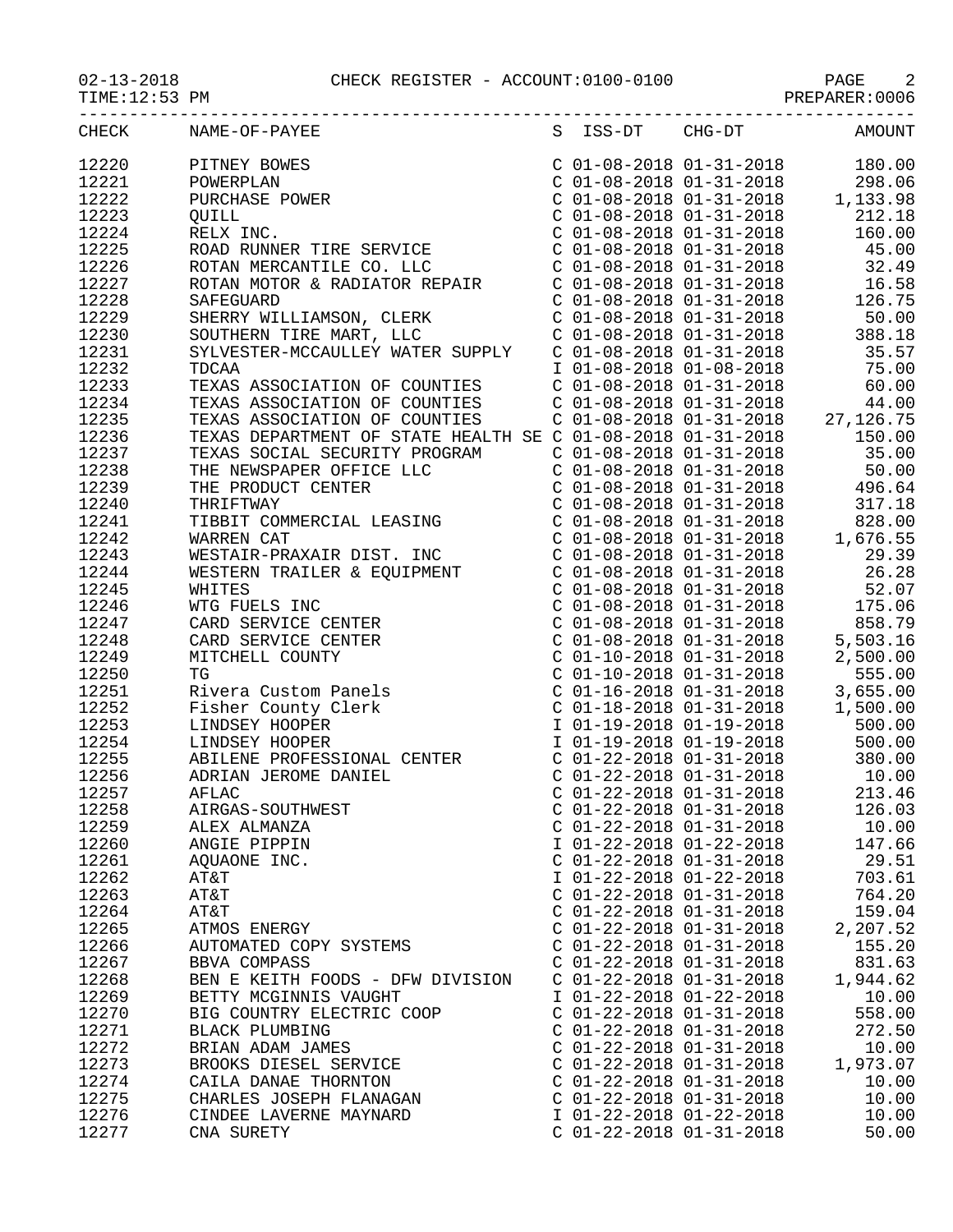02-13-2018 CHECK REGISTER - ACCOUNT:0100-0100 PAGE 3

|       | CHECK NAME-OF-PAYEE<br>$\begin{tabular}{l c c c c} \multicolumn{1}{l}{\textbf{NAMF-OP+PNTE}} & \multicolumn{1}{l}{\textbf{S}} & \multicolumn{1}{l}{\textbf{TS-SPT}} & \multicolumn{1}{l}{\textbf{C10}} & \multicolumn{1}{l}{\textbf{C1}} & \multicolumn{1}{l}{\textbf{C1}} & \multicolumn{1}{l}{\textbf{C1}} & \multicolumn{1}{l}{\textbf{C1}} & \multicolumn{1}{l}{\textbf{C1}} & \multicolumn{1}{l}{\textbf{C1}} & \multicolumn{1}{l}{\textbf{C1}} & \multicolumn{1}{l}{\$ |                           | S ISS-DT CHG-DT AMOUNT |           |
|-------|------------------------------------------------------------------------------------------------------------------------------------------------------------------------------------------------------------------------------------------------------------------------------------------------------------------------------------------------------------------------------------------------------------------------------------------------------------------------------|---------------------------|------------------------|-----------|
| 12278 |                                                                                                                                                                                                                                                                                                                                                                                                                                                                              |                           |                        |           |
| 12279 |                                                                                                                                                                                                                                                                                                                                                                                                                                                                              |                           |                        |           |
| 12280 |                                                                                                                                                                                                                                                                                                                                                                                                                                                                              |                           |                        |           |
| 12281 |                                                                                                                                                                                                                                                                                                                                                                                                                                                                              |                           |                        |           |
| 12282 |                                                                                                                                                                                                                                                                                                                                                                                                                                                                              |                           |                        |           |
| 12283 |                                                                                                                                                                                                                                                                                                                                                                                                                                                                              |                           |                        |           |
| 12284 |                                                                                                                                                                                                                                                                                                                                                                                                                                                                              |                           |                        |           |
| 12285 |                                                                                                                                                                                                                                                                                                                                                                                                                                                                              |                           |                        |           |
| 12286 |                                                                                                                                                                                                                                                                                                                                                                                                                                                                              |                           |                        |           |
| 12287 |                                                                                                                                                                                                                                                                                                                                                                                                                                                                              |                           |                        |           |
| 12288 |                                                                                                                                                                                                                                                                                                                                                                                                                                                                              |                           |                        |           |
| 12289 |                                                                                                                                                                                                                                                                                                                                                                                                                                                                              |                           |                        |           |
| 12290 |                                                                                                                                                                                                                                                                                                                                                                                                                                                                              |                           |                        |           |
| 12291 |                                                                                                                                                                                                                                                                                                                                                                                                                                                                              |                           |                        |           |
| 12292 |                                                                                                                                                                                                                                                                                                                                                                                                                                                                              |                           |                        |           |
| 12293 |                                                                                                                                                                                                                                                                                                                                                                                                                                                                              |                           |                        |           |
|       |                                                                                                                                                                                                                                                                                                                                                                                                                                                                              |                           |                        |           |
| 12294 |                                                                                                                                                                                                                                                                                                                                                                                                                                                                              |                           |                        |           |
| 12295 |                                                                                                                                                                                                                                                                                                                                                                                                                                                                              |                           |                        |           |
| 12296 |                                                                                                                                                                                                                                                                                                                                                                                                                                                                              |                           |                        |           |
| 12297 |                                                                                                                                                                                                                                                                                                                                                                                                                                                                              |                           |                        |           |
| 12298 |                                                                                                                                                                                                                                                                                                                                                                                                                                                                              |                           |                        |           |
| 12299 |                                                                                                                                                                                                                                                                                                                                                                                                                                                                              |                           |                        |           |
| 12300 |                                                                                                                                                                                                                                                                                                                                                                                                                                                                              |                           |                        |           |
| 12301 |                                                                                                                                                                                                                                                                                                                                                                                                                                                                              |                           |                        |           |
| 12302 |                                                                                                                                                                                                                                                                                                                                                                                                                                                                              |                           |                        |           |
| 12303 |                                                                                                                                                                                                                                                                                                                                                                                                                                                                              |                           |                        |           |
| 12304 |                                                                                                                                                                                                                                                                                                                                                                                                                                                                              |                           |                        |           |
| 12305 |                                                                                                                                                                                                                                                                                                                                                                                                                                                                              |                           |                        |           |
| 12306 |                                                                                                                                                                                                                                                                                                                                                                                                                                                                              |                           |                        |           |
| 12307 |                                                                                                                                                                                                                                                                                                                                                                                                                                                                              |                           |                        |           |
| 12308 |                                                                                                                                                                                                                                                                                                                                                                                                                                                                              |                           |                        |           |
| 12309 |                                                                                                                                                                                                                                                                                                                                                                                                                                                                              |                           |                        |           |
| 12310 |                                                                                                                                                                                                                                                                                                                                                                                                                                                                              |                           |                        |           |
| 12311 |                                                                                                                                                                                                                                                                                                                                                                                                                                                                              |                           |                        |           |
| 12312 |                                                                                                                                                                                                                                                                                                                                                                                                                                                                              |                           |                        |           |
| 12313 |                                                                                                                                                                                                                                                                                                                                                                                                                                                                              |                           |                        |           |
| 12314 |                                                                                                                                                                                                                                                                                                                                                                                                                                                                              |                           |                        |           |
| 12315 |                                                                                                                                                                                                                                                                                                                                                                                                                                                                              |                           |                        |           |
| 12316 | SHARON GRIFFIN STANFORD                                                                                                                                                                                                                                                                                                                                                                                                                                                      | I 01-22-2018 01-22-2018   |                        | 10.00     |
| 12317 | STACI FAUCETT                                                                                                                                                                                                                                                                                                                                                                                                                                                                | $C$ 01-22-2018 01-31-2018 |                        | 62.06     |
| 12318 | STATE COMPTROLLER                                                                                                                                                                                                                                                                                                                                                                                                                                                            | $C$ 01-22-2018 01-31-2018 |                        | 836.00    |
| 12319 | SUMMIT TRUCK GROUP                                                                                                                                                                                                                                                                                                                                                                                                                                                           | $C$ 01-22-2018 01-31-2018 |                        | 138.79    |
| 12320 | SUNNI JAY SHIPP                                                                                                                                                                                                                                                                                                                                                                                                                                                              | $C$ 01-22-2018 01-31-2018 |                        | 10.00     |
| 12321 | TAYLOR PAGE COX                                                                                                                                                                                                                                                                                                                                                                                                                                                              | I 01-22-2018 01-22-2018   |                        | 10.00     |
| 12322 | TEXAS ASSOCIATION OF COUNTIES                                                                                                                                                                                                                                                                                                                                                                                                                                                | $C$ 01-22-2018 01-31-2018 |                        | 550.00    |
| 12323 | TEXAS ASSOCIATION OF COUNTIES                                                                                                                                                                                                                                                                                                                                                                                                                                                | V 01-22-2018 01-23-2018   |                        | 3,192.28  |
| 12324 | TEXAS DEPARTMENT OF STATE HEALTH SE C 01-22-2018 01-31-2018                                                                                                                                                                                                                                                                                                                                                                                                                  |                           |                        | 5.49      |
| 12325 | THE ORTIZ LAW FIRM                                                                                                                                                                                                                                                                                                                                                                                                                                                           | $C$ 01-22-2018 01-31-2018 |                        | 2,688.12  |
| 12326 | THRIFTWAY                                                                                                                                                                                                                                                                                                                                                                                                                                                                    | $C$ 01-22-2018 01-31-2018 |                        | 154.03    |
| 12327 | UNITED STATES TREASURY                                                                                                                                                                                                                                                                                                                                                                                                                                                       | $C$ 01-22-2018 01-31-2018 |                        | 538.37    |
| 12328 | VERIZON WIRELESS                                                                                                                                                                                                                                                                                                                                                                                                                                                             | $C$ 01-22-2018 01-31-2018 |                        | 151.11    |
| 12329 | VICK BURK                                                                                                                                                                                                                                                                                                                                                                                                                                                                    | $C$ 01-22-2018 01-31-2018 |                        | 10.00     |
| 12330 | WARREN CAT                                                                                                                                                                                                                                                                                                                                                                                                                                                                   | $C$ 01-22-2018 01-31-2018 |                        | 16,890.47 |
| 12331 | WASHINGTON NATIONAL                                                                                                                                                                                                                                                                                                                                                                                                                                                          | $C$ 01-22-2018 01-31-2018 |                        | 331.40    |
| 12332 | WILLIAM TODD COCKER                                                                                                                                                                                                                                                                                                                                                                                                                                                          | I 01-22-2018 01-22-2018   |                        | 10.00     |
| 12333 | WILLIE MAE GREGG                                                                                                                                                                                                                                                                                                                                                                                                                                                             | $C$ 01-22-2018 01-31-2018 |                        | 10.00     |
| 12334 | YELLOWHOUSE MACHINERY CO                                                                                                                                                                                                                                                                                                                                                                                                                                                     | $C$ 01-22-2018 01-31-2018 |                        | 1,782.59  |
|       |                                                                                                                                                                                                                                                                                                                                                                                                                                                                              |                           |                        |           |

12335 YESWAY I 01-22-2018 01-22-2018 69.32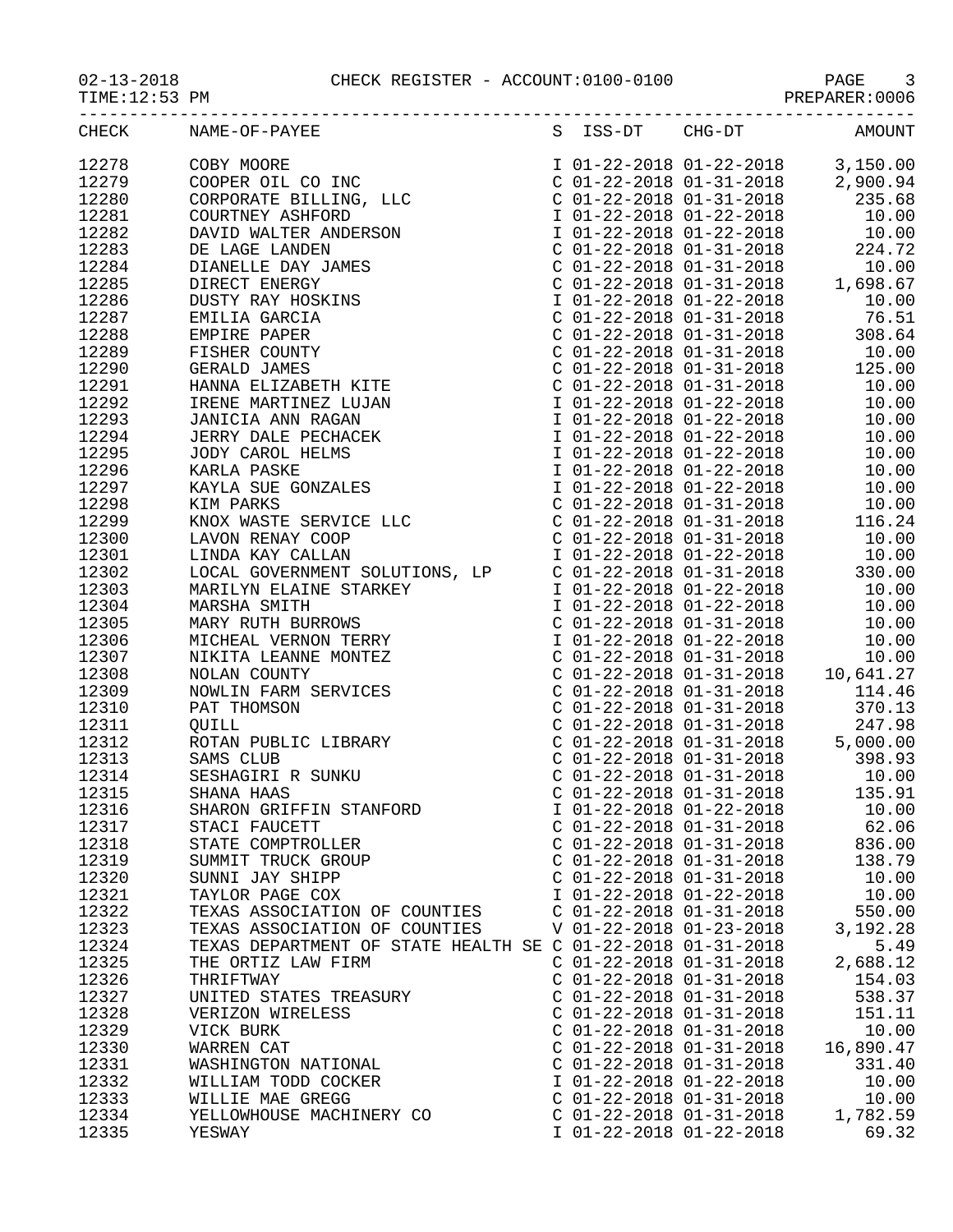| $02 - 13 - 2018$ |  | CHECK REGISTER - ACCOUNT:0100-0100 | PAGE |  |
|------------------|--|------------------------------------|------|--|
|------------------|--|------------------------------------|------|--|

| 02-13-2018    | CHECK REGISTER - ACCOUNT:0100-0100 | PAGE           |
|---------------|------------------------------------|----------------|
| TIME:12:53 PM |                                    | PREPARER: 0006 |
|               |                                    |                |

|      | S ISS-DT CHG-DT | AMOUNT |
|------|-----------------|--------|
| $-1$ |                 | .      |

| CHECK | NAME-OF-PAYEE                        | S. | ISS-DT                      | CHG-DT | AMOUNT     |
|-------|--------------------------------------|----|-----------------------------|--------|------------|
| 12336 | TEXAS ASSOCIATION OF COUNTIES        |    | $C$ 01-23-2018 01-31-2018   |        | 2,394.21   |
| 12337 | ADVANTAGE OFFICE PRODUCTS LLC        |    | I 01-29-2018 01-29-2018     |        | 40.00      |
| 12338 | BEN E KEITH FOODS - DFW DIVISION     |    | I 01-29-2018 01-29-2018     |        | 59.32      |
| 12339 | CARD SERVICE CENTER                  |    | I 01-29-2018 01-29-2018     |        | 3, 211.81  |
| 12340 | MARY MARGARET SPARKS-COX             |    | I 01-29-2018 01-29-2018     |        | 489.50     |
| 12341 | PERDUE, BRANDON, FIELDER, COLLINS    |    | $& 1$ 01-29-2018 01-29-2018 |        | 703.87     |
| 12342 | OUILL                                |    | I 01-29-2018 01-29-2018     |        | 111.73     |
| 12343 | REES, REES, & FULLER                 |    | I 01-29-2018 01-29-2018     |        | 1,300.00   |
| 12344 | SULLIVAN'S                           |    | I 01-29-2018 01-29-2018     |        | 1,005.00   |
| 12345 | SUPERIOR VISION OF TEXAS             |    | I 01-30-2018 01-30-2018     |        | 11.18      |
| 12346 | SUPERIOR VISION OF TEXAS             |    | I 01-30-2018 01-30-2018     |        | 38.74      |
|       | 9000000019 CIVIL OUARTERLY REPORT    |    | $C$ 01-22-2018 01-22-2018   |        | 1,896.05   |
|       | 9000000020 CRIMINAL QUARTERLY REPORT |    | $C$ 01-12-2018 01-12-2018   |        | 12,993.68  |
|       | 9000000021 FISHER COUNTY NEW CD      |    | I 01-16-2018 01-16-2018     |        | 250,000.00 |
|       | 9000000022 E-FILE QUARTERLY REPORT   |    | $C$ 01-22-2018 01-22-2018   |        | 243.33     |